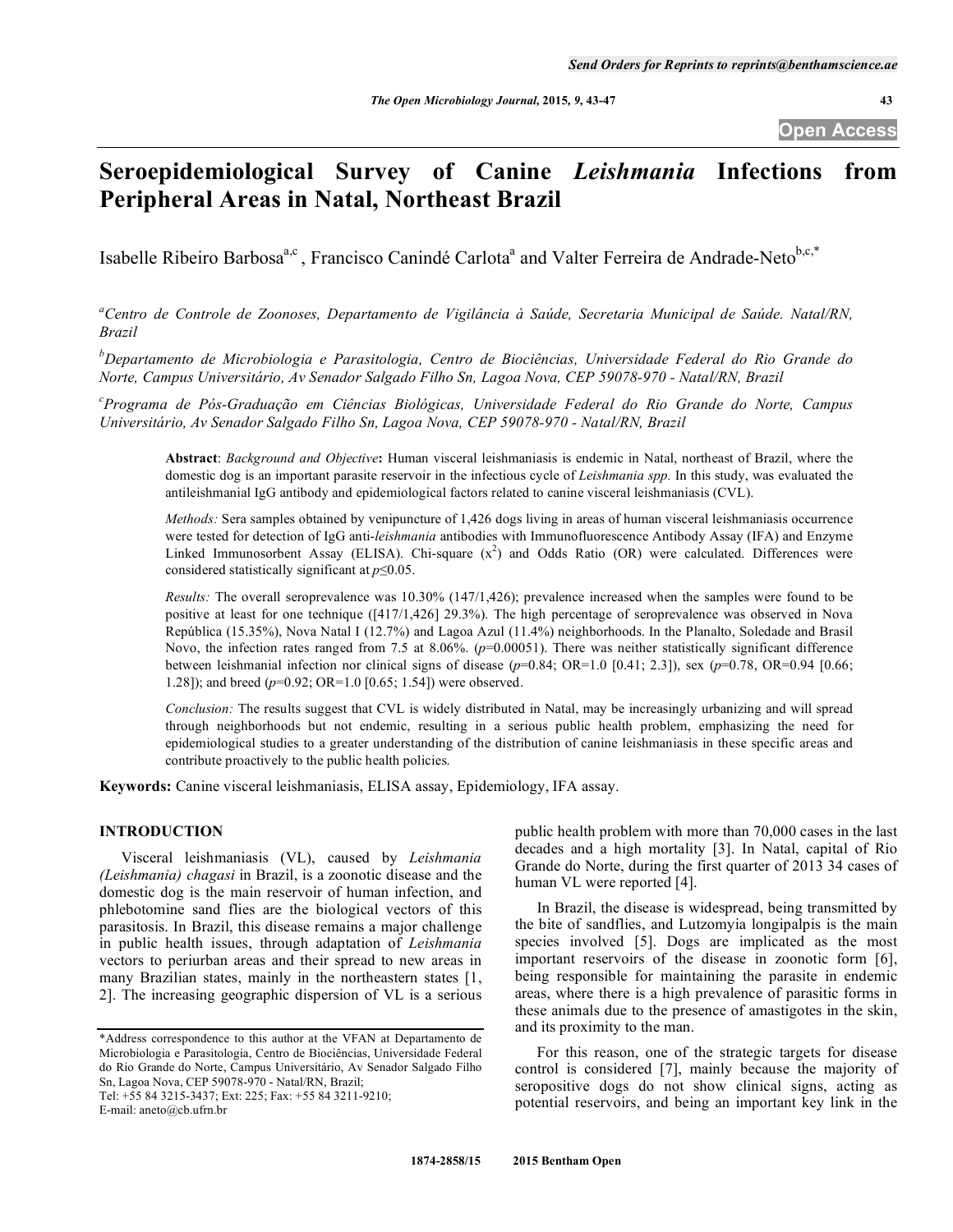| <b>Localities</b>     | <b>Total Samples</b> | <b>Reactive Samples (IFA/ELISA)</b> | Seroprevalence CVL (%) |  |
|-----------------------|----------------------|-------------------------------------|------------------------|--|
| <b>BRASIL NOVO</b>    | 248                  | 13                                  |                        |  |
| <b>LAGOA AZUL</b>     | 35                   | 04                                  | 11.4%                  |  |
| <b>NOVA NATAL</b>     | 346                  | 46                                  | 12.7%                  |  |
| <b>NOVA REPUBLICA</b> | 293                  | 45                                  | 15.35%                 |  |
| <b>PLANALTO</b>       | 280                  | 21                                  | 7.5%                   |  |
| <b>SOLEDADE</b>       | 224                  | 18                                  | $7.6\%$                |  |
| <b>TOTAL</b>          | 1426                 | 147                                 | 10.3%                  |  |

**Table 1. Seroprevalence of visceral leishmaniasis in domestic dogs in peripheral areas of Natal, Rio Grande do Norte state, Brazil.** 

*p*= 0,00051; IFA: Indirect Immunofluorescence Assay; ELISA: Enzyme Linked Imunosorbent Assay; CVL: Canine Visceral Leishmaniasis

transmission chain of VL [8]. In addition, the role of humans and canines with asymptomatic disease infection has not been fully elucidated within the chain of *Leishmania*  transmission, and more studies are needed to better evaluate the impact of silent infection in maintaining endemicity [9]. Thus, the success of strategies for VL control which generally occurs in poverty and in underdeveloped areas, basically depends on situational knowledge of disease transmission dynamic, considered in control programs as an essential condition, and the canine serological survey achievement which is used for this. Thus, the aim of this study was to determine the frequency of Canine Visceral Leishmaniasis (CVL) in poverty areas of the municipality of Natal, Rio Grande do Norte, correlating canine infection with factors as breed, sex and symptoms of canine infection, thus, contributing to public policy in Health.

### **MATERIALS AND METHODS**

 The study was conducted in Natal (latitude 5°47'42" e longitude 35°12'34"), capital of Rio Grande do Norte state, located in the eastern coastal region of the state, at an altitude of 30 m, with an area of 169.9 km<sup>2</sup>. It is limited with the municipalities of the São Gonçalo do Amarante (west), Extremoz (northward), Parnamirim (south) and Atlantic Ocean (east). Natal city has about 806.203 inhabitants [10], distributed in four (04) administrative regions: North, Nouth, East and West; which comprise a total number of 36 neighborhoods with territorial, physical, demographic and infrastructure differences. It has an average annual temperature of 28 º C, annual rainfall mean of 1,554.3 mm, with the range of months from February to August those of higher precipitation andrelative humidity of 75 % [11].

 This is a descriptive epidemiological study conducted with secondary data obtained from reports of Leishmaniasis Control Programme, of the Zoonosis Control Center in Natal, and data from human Leishmaniasis cases were obtained from the Information System for Notifiable Diseases (SINAN), the Municipal Health Service of Natal City.

 In this study, during one year, 1,426 blood samples from pet dogs in Lagoa Azul, Nova Natal, Brasil Novo, Nova república, Soledade and Planalto neighborhoods were collected. The serological survey was conducted in pet dogs with around an area  $300 \text{ m}^2$  of human case occurrences of visceral leishmaniasis. Blood samples (5 ml) were collected without anticoagulant and centrifuged; sera obtained were kept stored frozen until use (-20°C). The information on gender, breed and symptoms from dogs were noted by file card Visceral Leishmaniasis control program.

 Indirect Immunofluorescence Assay and Enzyme Linked Imunosorbent Assay (Bio-Manguinhos/FIOCRUZ Kit) for canine visceral leishmaniasis were used for the diagnosis of canine infection. For the statistical analysis Epi Info 3.5 and the chi-square  $(x^2)$  and odds ratio were calculated, and differences were considered statistically significant when  $p \leq$ 0.05. The seroprevalence of canine infection with gender, breed and clinical symptoms were compared to evaluate differences between the frequency in different localities studied.

### **RESULTS**

 In a canine serological survey 1,426 canine blood samples were analyzed. 147/1,426 (10.3%) samples were found to be positive for CVL. Considering that canine infection positivity is demonstrated by at least one of the serological techniques (IFA and / or ELISA), the prevalence increased was 19% (ranging from 10.30 % up to 29.3 %) (Fig. **1**).

 The highest seroprevalence was observed in Nova República (15.35 %), followed by Nova Natal (12.7 %) and Lagoa Azul (11.4 %) neighborhoods. The lower seroprevalence was observed in Planalto, Brazil Novo and Soledade, with infection rates ranging between 7.5 and 8.06%. Thus, the prevalence of CVL has different distributions in the localities studied  $(p = 0.00051)$  (Table 1). Regarding gender of the 147 positive dogs, 54.4 % were female and 45.6% were male ( $p = 0.78$ ,  $\overline{OR} = 0.94$  [0.66; 1.28]); 78.2 % were mongrel dogs and 21.9% were breed dogs ( $p = 0.92$ ; OR=1.0 [0.65; 1.54] and 95% of those infected showed no clinical signs of disease ( $p = 0.84$ ; OR = 1.0 [0.41; 2.32]. Therefore, sex, breed and symptoms were not associated with IgG antibodies anti-*Leishmania* (Table **2**).

# **DISCUSSION**

 The seroprevalence results of this study differ from findings from Amóra *et al*. [12] and Torres & Brandão Filho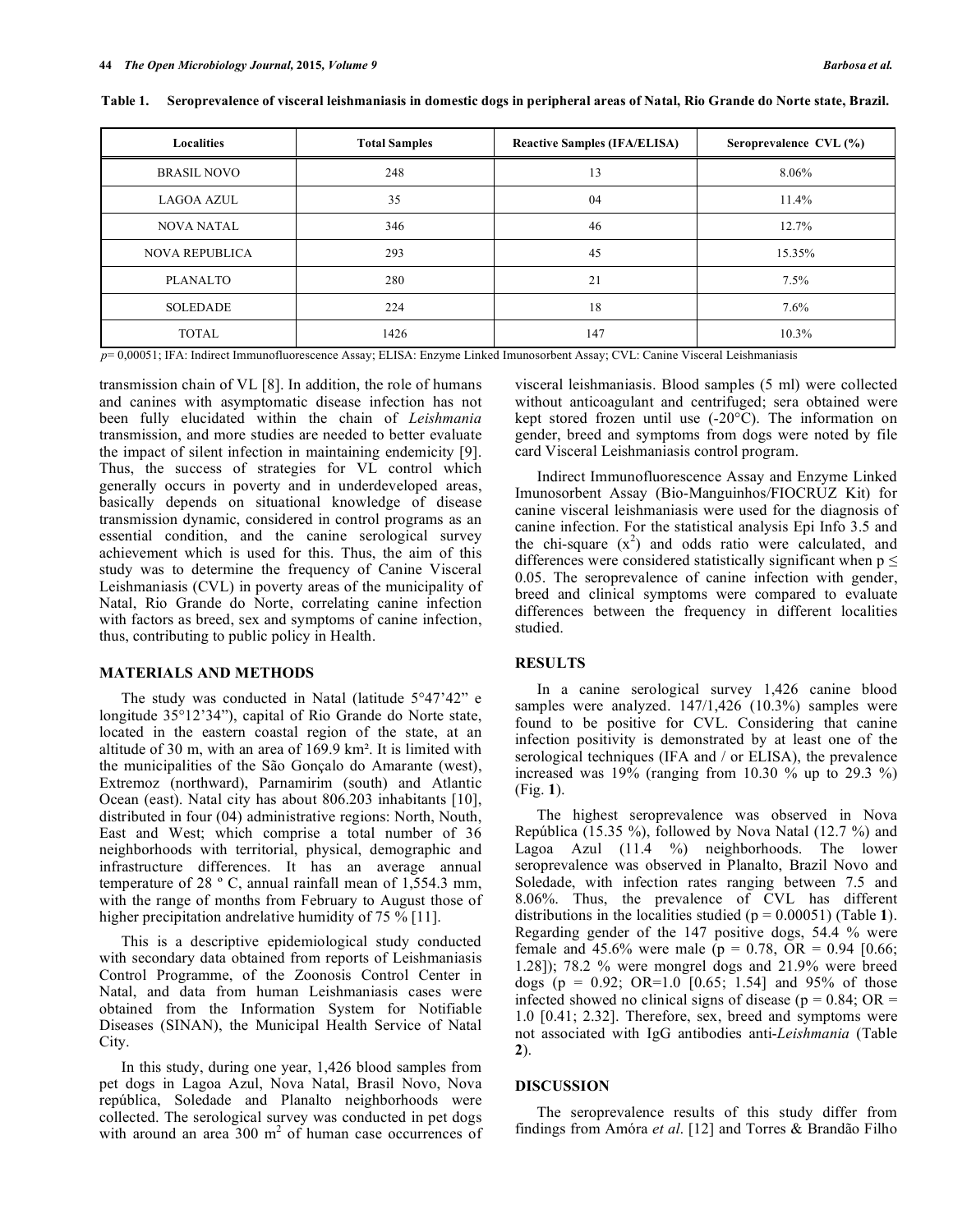

**Fig. (1).** Serological survey conducted for Visceral Leishmaniasis in domestic dogs in the city of Natal, considering the positivity of the techniques used in one or both techniques (ELISA / IFA).

**Table 2. Seroprevalence of visceral leishmaniasis in dogs related to gender, breed and presence of characteristic symptoms, Natal, Rio Grande do Norte state, Brazil.**

|                         | <b>Factors</b> | <b>IFA/ELISA Reactive n (%)</b> | No-Reactive $n$ $\frac{9}{6}$ | <b>Odds Ratio (IC)</b> | $p$ -value |
|-------------------------|----------------|---------------------------------|-------------------------------|------------------------|------------|
| sex                     | Male           | $80(54.4\%)$                    | 716 (56%)                     | 0.94[0.66;1.28]        | 0.78       |
|                         | Female         | $67(45.6\%)$                    | 563 (44%)                     |                        |            |
| breed                   | Mongrel dogs   | $115(78.2\%)$                   | 1001(78.2%)                   | $1.0$ [0.65;1.54]      | 0.92       |
|                         | Breed dogs     | $32(21.8\%)$                    | 278(21.7)                     |                        |            |
| characteristic symptoms | Presence*      | 07(4.7%)                        | 61 $(4.7\%)$                  | $1.0$ [0.41;2.32]      | 0.84       |
|                         | absence        | 140 (95.2%)                     | 1218 (95.2%)                  |                        |            |

\* hair loss, weight loss, skin sores, apathy, nails grown, the occurrence of at least one of these symptoms already characterized as symptomatic dog.

[13], which showed 55% seropositivity rate using the same serologic test in dogs in Mossoró city, Rio Grande do Norte state, in 2002; and 1.6 % in Paulista city, Pernambuco state, respectively. In this work, the results differ from the study carried out by Silva *et al*. [14], which showed that the canine seroprevalence was 25.0%. Similarly, the researches conducted in Portugal [15] and Brazil [16] showed the prevalence ranged from 20.4 to 26%, however, they remain consistent with other results in Brazil and in other countries [17-20]. Since the 70s, has been observing the urbanization phenomenon of Visceral Leishmaniasis has been observed [21]. The environmental changes such as prolonged and periodic droughts, followed by migration, urbanization and

rural exodus, have caused the expansion of endemic areas and the new outbreaks emergence of the disease. These factors lead to a reduction in the ecological space of this parasitosis, facilitating epidemic occurrence.

 The main determinants of the current endemic levels of VL are interconnected in complex epidemiological networks. Among all, we highlighted the existence of inadequate agricultural practices, irrational soil exploration, interruption of epidemiological surveillance process, disorderly urbanization of forest areas, and the presence of infected canids, favoring urban adaptation of *Leishmania* parasite [22]. In Natal, is found a characteristic and appropriate environment to occurrence of new Leishmaniasis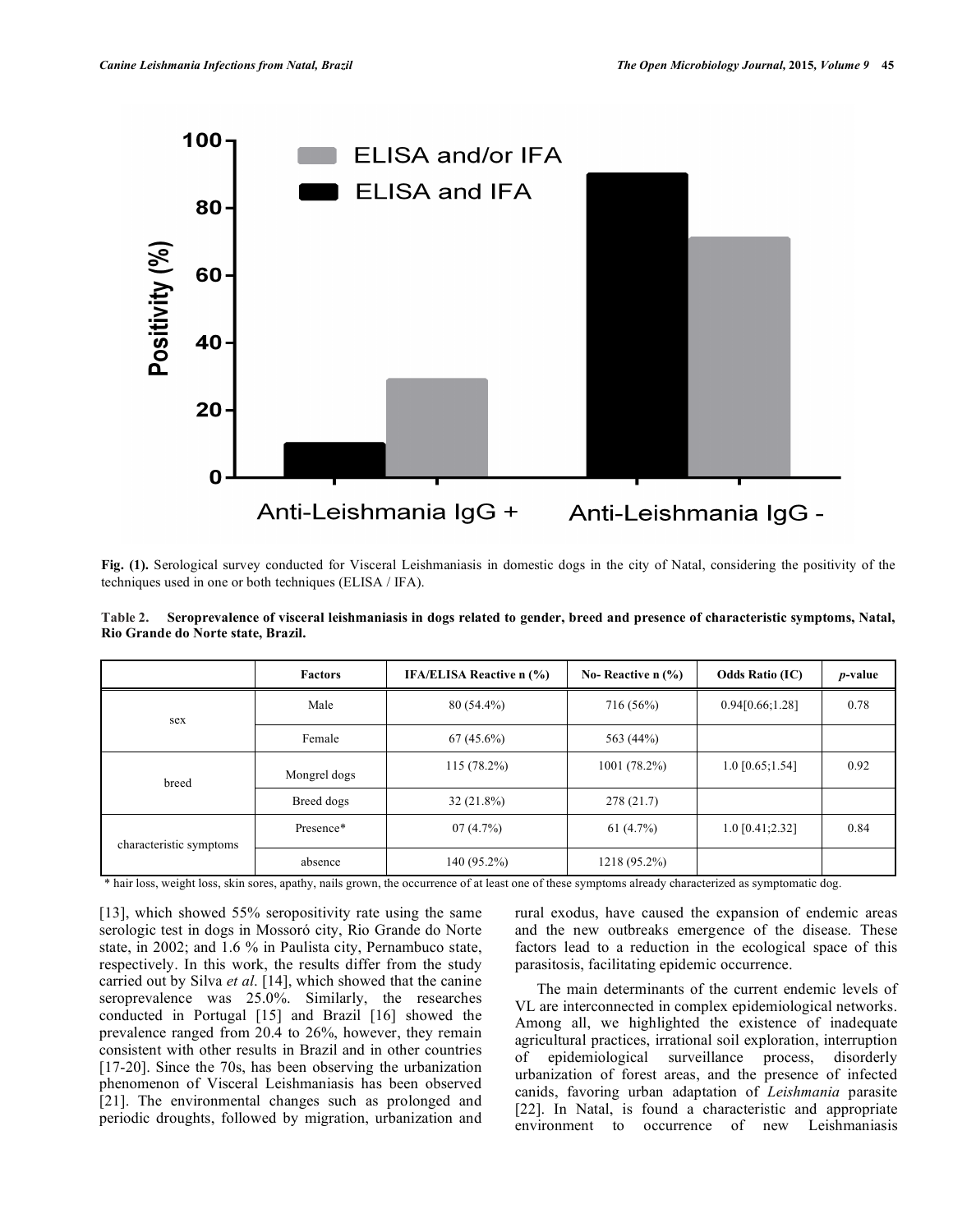transmission foci. The habitations are mostly poor, disabled in garbage collection and sanitation, in some areas, many residents have a precarious socioeconomicus status, and contact with domestic animals is high, providing favorable conditions for the occurrence of disease transmission. It is important to note that other risk factors for VL are perhaps more complex, as the urbanization of the transmission cycle and maintenance of an enzootic cycle in the city [23]. The presence of other domestic animals around the house, like free-chickens and horses, also ensures the availability of food sources for sandflies, contributing to the increase in population density in the home environment, which favors the chain of transmission of VL [24]. The prevalence of CVL obtained in this study suggests that this parasitosis is widely distributed in the Natal, featuring the region as endemic area, due to the large number of canine cases of the disease, indicating into serious public health problem. Necessarily, other factors must be involved, especially the potential for transmission due to the vector density and infection rate of vectors, and the vulnerability of susceptible people to disease development. In Natal, the serological surveys among the population of dogs and entomological surveys, in endemic areas, show very high prevalence of CVL in some places and the abundant and predominant vector presence; which lead to high risk of transmission to humans. In this study, females were found to be the most affected, although no significant difference was observed regarding gender. These data corroborate the studies of França-Silva *et al*. [17], Matos *et al*. [25] and Mohebali *et al* [19], which reported no sexual predisposition for the disease. According to Naveda *et al*. [26], the gender is not a predisposing factor for infection in dogs. However, Garcia *et al*. [27] showed a high infection predominance in male in their studies. Alencar & Cunha [28] in Ceará state, showed a growing trend of dog leishmaniasis infection mainly of male.

 The mongrel dogs were found to be the most affected, with a frequency of 78.2 % of dogs with CVL. However, this was not significantly different from the breeds. The highest prevalence of infection in mongrel dogs may be explained by the study has occurred in remote areas and low socioeconomic development, where the mongrel dogs are most prevalent. Factors associated with social status and poor housing conditions of the population have contributed enormously to the urbanization of VL. Corroborating these results, Gontijo and Melo [29], in studies of risk factors for canine VL in Brazil, have so far presented no evidence of infection related to the breed. There was no statistically significant difference regarding the relationship between leishmaniasis infection and clinical signs of disease, where 95% of infected animals showed no specific clinical signs, supporting by study of Cardoso *et al.* [20] and Guimarães *et al.* [30]. The clinical manifestations observed in seropositive dogs, such as skin changes, lymphadenopathy, splenomegaly, onychogryphosis and eye diseases, are similar to those observed in other studies [16, 31]. The skin changes are the clinical signs most commonly observed in canine visceral leishmaniasis [32]. This characteristic was observed in this study, where all dogs with clinical manifestations of the disease showed some skin change, such as alopecia, scaling and ulceration of ear tip. High parasite load in the skin of dogs has led to the development of several surveys of this reservoir, since many of these animals do not develop clinicaly or do so late [14]. The presence of 50-70% of asymptomatic dogs in endemic areas, potentially infective for the vector, denotes the importance of canines for serological surveys anticipating that the prophylactic measures, as the canine cases precede the disease in man [33].

 The results suggest that the CVL is widely distributed in the city, characterizing the region as an important endemic area, due to a large number of canine and human cases of the disease, indicating a serious public health problem, emphasizing the need for epidemiological studies which outlines the canine disease where visceral leishmaniasis is endemic, although associated prevalence of infection and related factors as breed, gender and presence of symptoms were not observed.

 The dynamics of the spread of VL is closely linked to transmission of *Leishmania* infection among wild dogs to domestic dogs on the urban peripheries. However, this pattern does not exclude transmission under better socioeconomic conditions in central areas of cities [34]. Thus, the visceral leishmaniasis control also involves community education in risk areas, teaching measures to avoid production areas that favor the development of phlebotomine sand flies in backyards and schools. It is possible that infected wild canids may serve as reservoirs for transmission of CVL in dogs in peri-urban areas while maintaining the dynamics of transmission to humans living in marginalized areas, poor socioeconomic conditions with limited public services. However, the centralization of epidemiological surveillance and visceral leishmaniasis control activities to the municipalities could be an additional complicating factor, due to deficiencies in infrastructure at the local level for dealing with the problem's complexity.

# **CONFLICT OF INTEREST**

 The authors confirm that this article content has no conflict of interest.

#### **ACKNOWLEDGEMENTS**

 We thank the technicians of the Zoonosis Control Center of Natal and Notifiable Diseases Division of The Municipal Health Secretary for the availability of data.

 This work was supported by grants from CNPq (575840/2008-0 and 301837/2012-0)

### **ETHICAL APROVAL**

 This study was reviewed and approved by the ethical committee of Federal University of Rio Grande do Norte.

# **REFERENCES**

- [1] Ministério da Saúde (MS). Secretaria de Vigilância à saúde. Manual de vigilância e controle da Leishmaniose visceral. 1<sup>st</sup> ed. Brasília: Ministério da Saúde, 2006.
- [2] Maia-Elkyhoury ANS, Alves WA, Sousa-Gomes ML, *et al*. Visceral leishmaniasis in Brazil: trends and challenges. Cad Saúde Públ 2008; 24: 2941-7.
- [3] Werneck GL. Geographic spread of visceral leishmaniasis in Brazil. Cad Saúde Públ 2010; 26: 644-5.